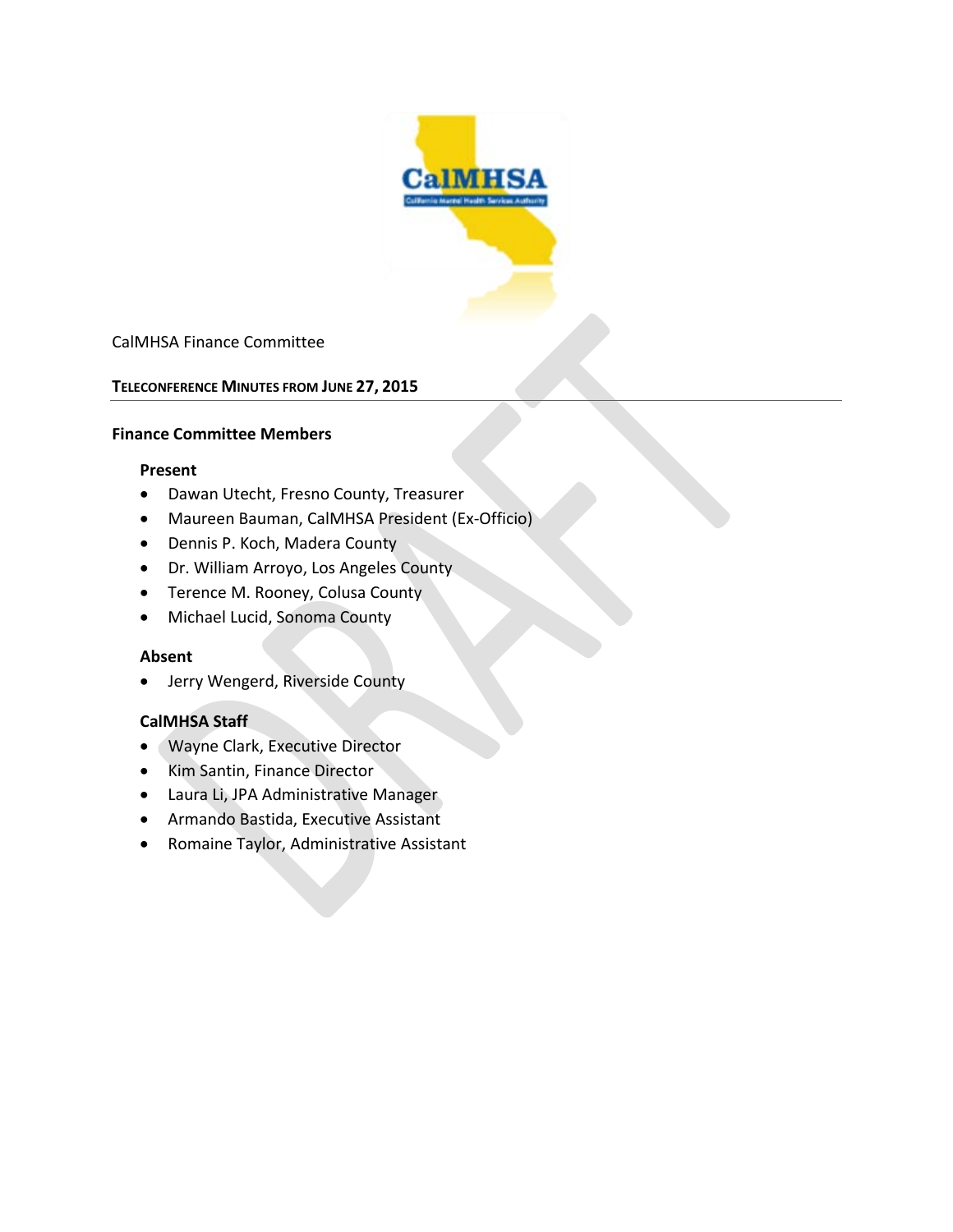# 1. **Call to Order**

The CalMHSA Finance Committee teleconference was called to order at 3:02 p.m. on July 27, 2015 by Dawan Utecht, Fresno County, Treasurer. All participants were asked to introduce themselves, followed by instructions for the teleconference process.

# 2. **Roll Call and Public Comment Instructions**

Dawan Utecht, Fresno County, Treasurer, called roll and a quorum was established. Additionally, the Treasurer reviewed the public comment instructions, noting that items not on the agenda would be reserved for public comment at the end of the meeting.

## 3. **Consent Calendar**

Dawan Utecht, Fresno County, Treasurer, asked for any changes to the following items:

Routine Matters

• May 11, 2015 Finance Committee Minutes

## Reports / Correspondence

• Treasurer's Report as of June 30, 2015

# **Action: Approval of the consent calendar.**

# **Motion: Dr. William Arroyo, Los Angeles County Seconded: Dennis P. Koch, Madera County**

Public comment was heard from the following individual(s): *None*

## 4. **Cash Flow Management**

Kim Santin, Finance Director, gave an overview of the Cash Flow Management. Cash Balances are decreasing as payments for prior year PEI contract obligations are paid out. Staff anticipates to be paid in the next six months. CalMHSA cash management is a priority and to be added to regular Finance Committee discussions. Wayne Clark, Executive Director spoke on the importance of collections for the fiscal year 2015-2016.

## **Action: None, information only.**

Public comment was heard from the following individual(s): *None*

## 5. **CalMHSA Annual Revenue and Expenditure Report – June 30, 2016 – Proposed Revision**

Kim Santin, Finance Director, did a thorough review of the proposed budget. Members asked questions and proposed that the staff provide some clarification on unexpected funds/ reserve in the Total Expenditure section of the Annual Revenue and Expenditure Report, referred to on page 18. Revisions to the adopted annual budget are below.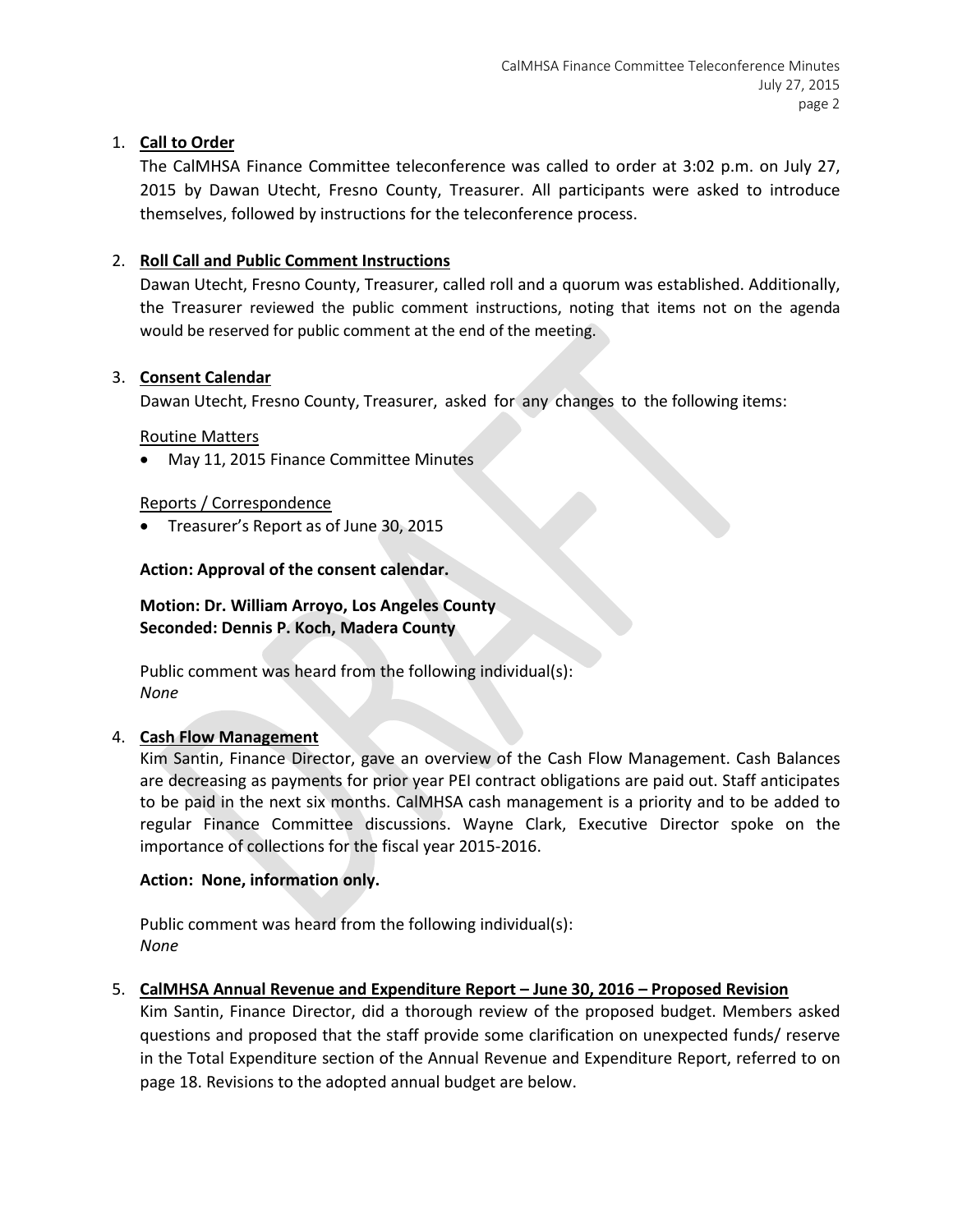| Total unexpended funds/Reserves - adopted budget June 30,<br>2016      | \$2,428,385 |
|------------------------------------------------------------------------|-------------|
| <b>Proposed Revisions:</b>                                             |             |
| Plumas County Contract - \$1,000,000 over 2 years                      | 1,000,000   |
| Allocation for General and Admin costs Plumas County                   | 75,000      |
| <b>Funding to NAMI</b>                                                 | (200,000)   |
| Plumas County Expenditures - 1 <sup>st</sup> year                      | (500,000)   |
| <b>Proposed Consultant Agreements</b>                                  | (82.000)    |
| (Two contracts at maximum of \$36,000 and one<br>contract to $$10,000$ |             |
| Revised Unexpended Funds/Reserves at June 30, 2016                     |             |

#### **Action: Approve proposed revision to adopted budget.**

**Motion: Dr. William Arroyo, Los Angeles County Seconded: Dennis P. Koch, Madera County**

Public comment was heard from the following individual(s): *None*

## 6. **CalMHSA Investment Update– Final Performance and Income Report**

Kim Santin, Finance Director, briefly went over page 33 with the Finance Committee, which provides an overview of income since inception. Wayne Clark, Executive Director, concluded by praising the performance of Morgan Stanley.

#### **Action: None, information only.**

Public comment was heard from the following individual(s): *None*

## 7. **Executive Director Finance Report**

Wayne Clark, Executive Director, discussed working progress on a template for the annual adjustment that could be applied by all counties. The template will provide fiscal and program information needed for each county to seek the appropriate approval. Harbridge Consulting is piloting this process in 2 counties – Placer County and Orange County.

Dr. Clark met with Darrell Steinberg on July 23, 2015 and discussed the need for more Prevention and Early Intervention at colleges.

#### **Action: None, Information only.**